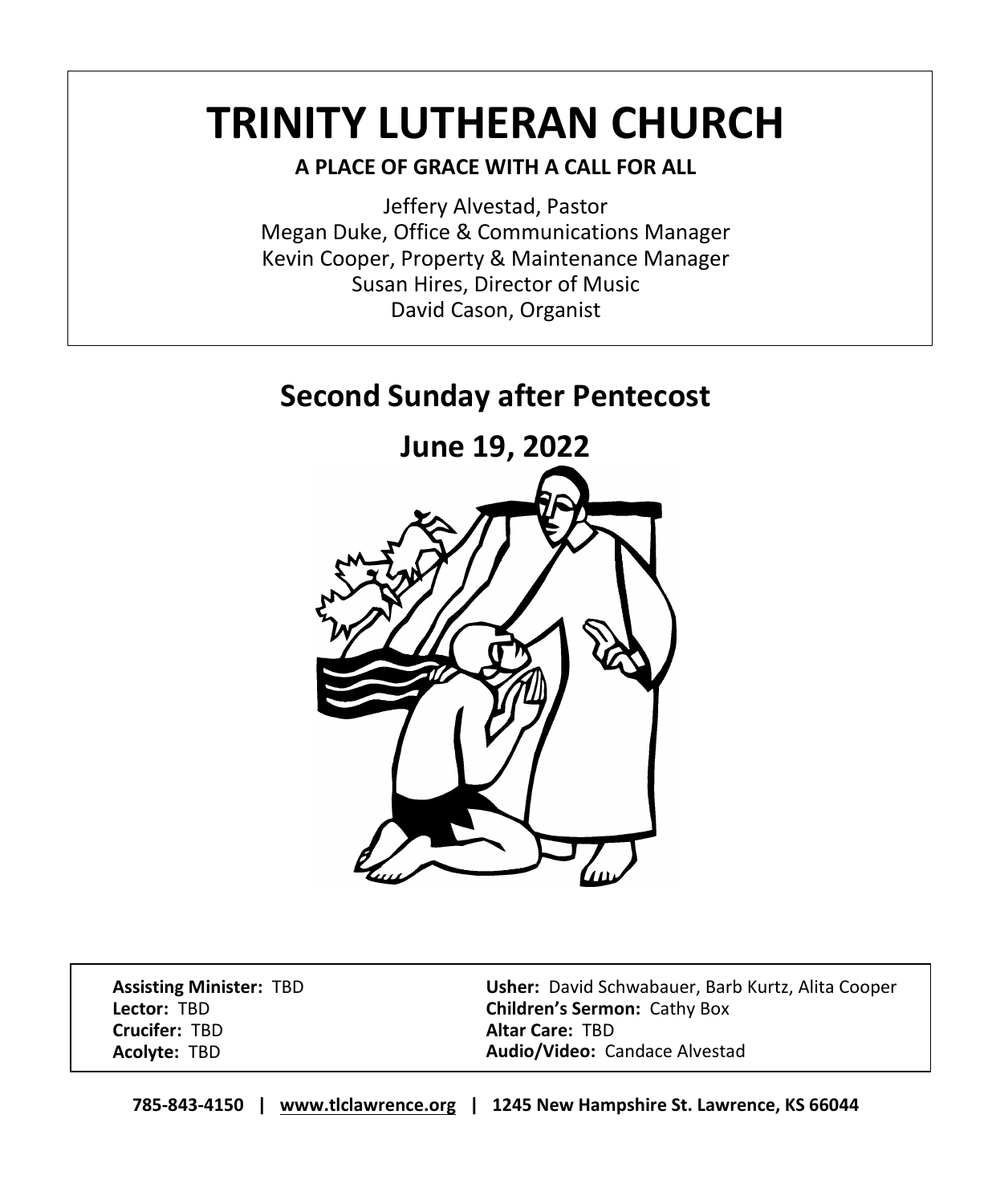#### **PRELUDE**

The love of Jesus Medley and the state of the state of the state of the state of the state of the state of the state of the state of the state of the state of the state of the state of the state of the state of the state o

# **WELCOME AND ANNOUNCEMENTS**

# **GATHERING**

# **CONFESSION AND FORGIVENESS**

Blessed be the Father, Son, and Holy Spirit  $\pm$  one God, whose steadfast love endures forever.

**C: Amen.**

P: Let us confess our sin in the presence of God and of one another. Merciful God,

**C: we confess that we have not followed your path but have chosen our own way. Instead of putting others before ourselves, we long to take the best seats at the table.**

**When met by those in need, we have too often passed by on the other side. Set us again on the path of life. Save us from ourselves and free us to love our neighbors. Amen.**

P: God does not deal with us according to our sins but delights in granting pardon and mercy. In the name of  $\ddot{+}$  Jesus Christ, your sins are forgiven. You are free to love as God loves.

**C: Amen.**

# **GATHERING HYMN**

#### **Rise, Shine, You People! ELW 665**

- 1 Rise, shine, you people! Christ the Lord has entered our human story; God in him is centered. He comes to us, by death and sin surrounded, with grace unbounded.
- 2 See how he sends the pow'rs of evil reeling; he brings us freedom, light and life and healing. All men and women, who by guilt are driven, now are forgiven.
- 3 Come, celebrate; your banners high unfurling, your songs and prayers against the darkness hurling. To all the world go out and tell the story of Jesus' glory.
- 4 Tell how the Father sent the Son to save us. Tell of the Son, who life and freedom gave us.

Tell how the Spirit calls from ev'ry nation God's new creation.

Text: Ronald A. Klug, b. 1939, alt. Text © 1974 Augsburg Publishing House, admin. Augsburg Fortress.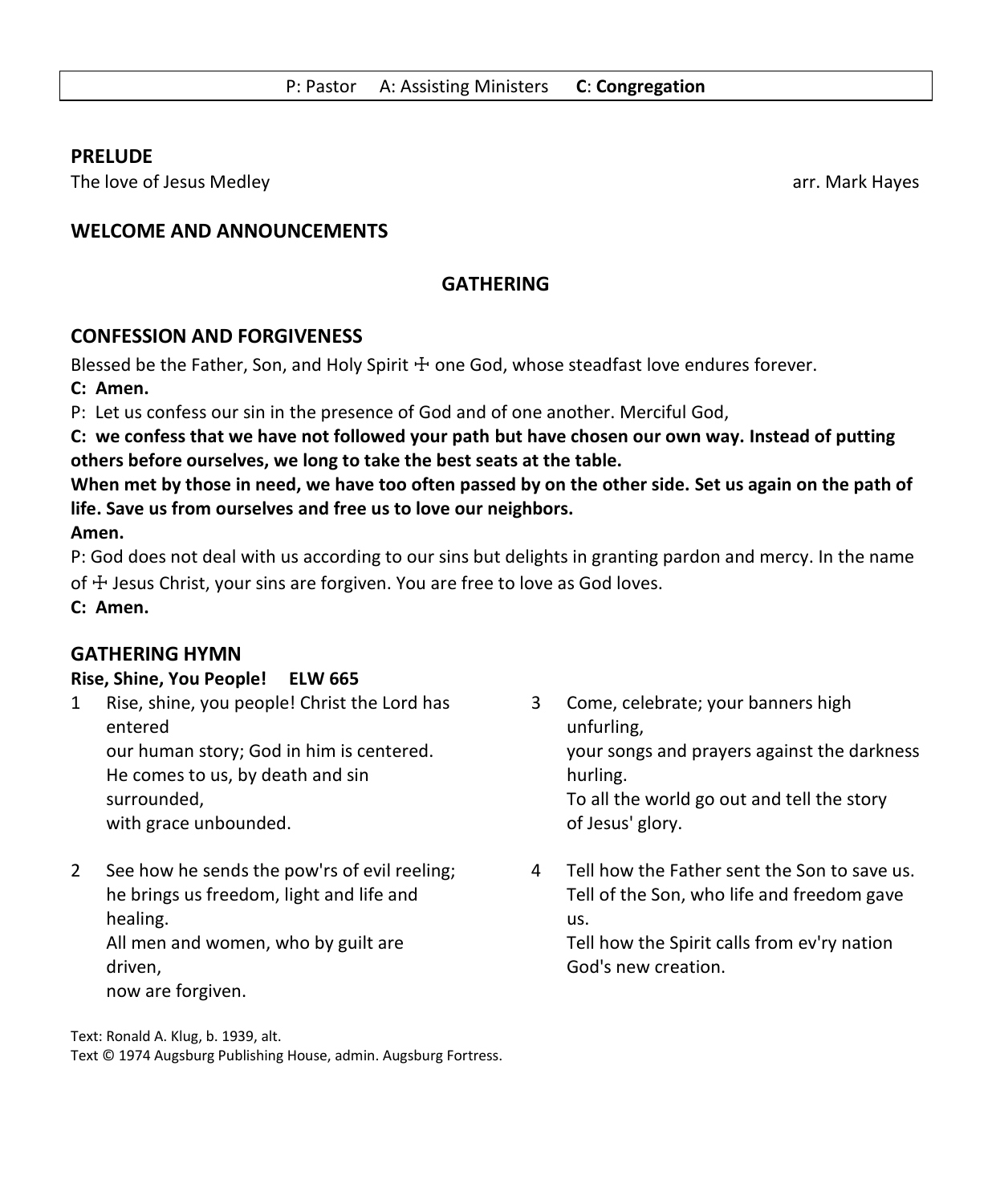#### **GREETING ELW p.138**

P: The grace of our Lord Jesus Christ, the love of God, and the communion of the Holy Spirit be with you all. **C: And also with you.**

#### **Kyrie ELW p.138**



#### **CANTICLE OF PRAISE ELW p.140**

This is the feast of victory for our God. Alleluia, alleluia, alleluia.

Worthy is Christ, the Lamb who was slain, whose blood set us free to be people of God. This is the feast of victory for our God. Alleluia, alleluia, alleluia.

Power, riches, wisdom and strength, and honor, blessing, and glory are his. This is the feast of victory for our God. Alleluia, alleluia, alleluia.

Sing with all the people of God, and join in the hymn of all creation: Blessing, honor, glory, and might be to God and the Lamb forever. Amen.

This is the feast of victory for our God. Alleluia, alleluia, alleluia.

For the Lamb who was slain has begun his reign. Alleluia.

This is the feast of victory for our God. Alleluia, alleluia, alleluia.

#### **PRAYER OF THE DAY**

P: Let us pray. *A brief silence is kept before the prayer.*

O Lord God, we bring before you the cries of a sorrowing world. In your mercy set us free from the chains that bind us, and defend us from everything that is evil, through Jesus Christ, our Savior and Lord. **C: Amen.**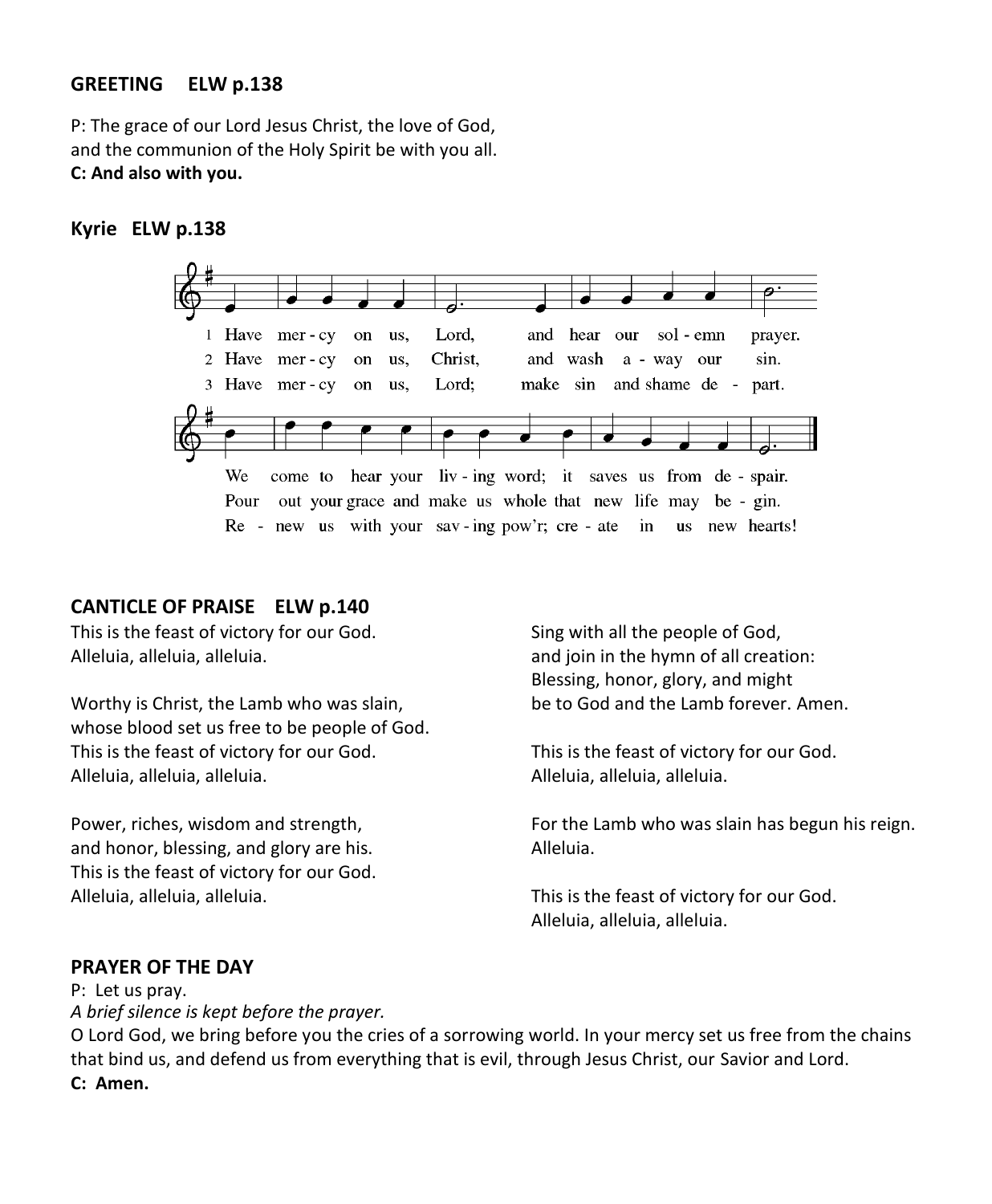# **THE WORD**

# **FIRST READING: Isaiah 65: 1-9**

A reading from Isaiah.

*The prophet announces God's impatience. The people's self-absorption is idolatry, and images of practices that displease God fill this reading. Like a vintner who crushes the grape to release the wine, God will use Israel's exile to establish a new community of the faithful.*

 $1$  was ready to be sought out by those who did not ask, to be found by those who did not seek me. I said, "Here I am, here I am," to a nation that did not call on my name. <sup>2</sup>I held out my hands all day long to a rebellious people, who walk in a way that is not good, following their own devices;  $3a$  people who provoke me to my face continually, sacrificing in gardens and offering incense on bricks; <sup>4</sup>who sit inside tombs, and spend the night in secret places; who eat swine's flesh, with broth of abominable things in their vessels; <sup>5</sup>who say, "Keep to yourself, do not come near me, for I am too holy for you." These are a smoke in my nostrils, a fire that burns all day long. 6 See, it is written before me: I will not keep silent, but I will repay; I will indeed repay into their laps  $7$ their iniquities and their ancestors' iniquities together, says the LORD; because they offered incense on the mountains and reviled me on the hills, I will measure into their laps full payment for their actions.  $8$ Thus says the LORD: As the wine is found in the cluster, and they say, "Do not destroy it, for there is a blessing in it," so I will do for my servants' sake, and not destroy them all. 9 I will bring forth descendants from Jacob, and from Judah inheritors of my mountains; my chosen shall inherit it, and my servants shall settle there.

P: The Word of the Lord.

**C: Thanks be to God.**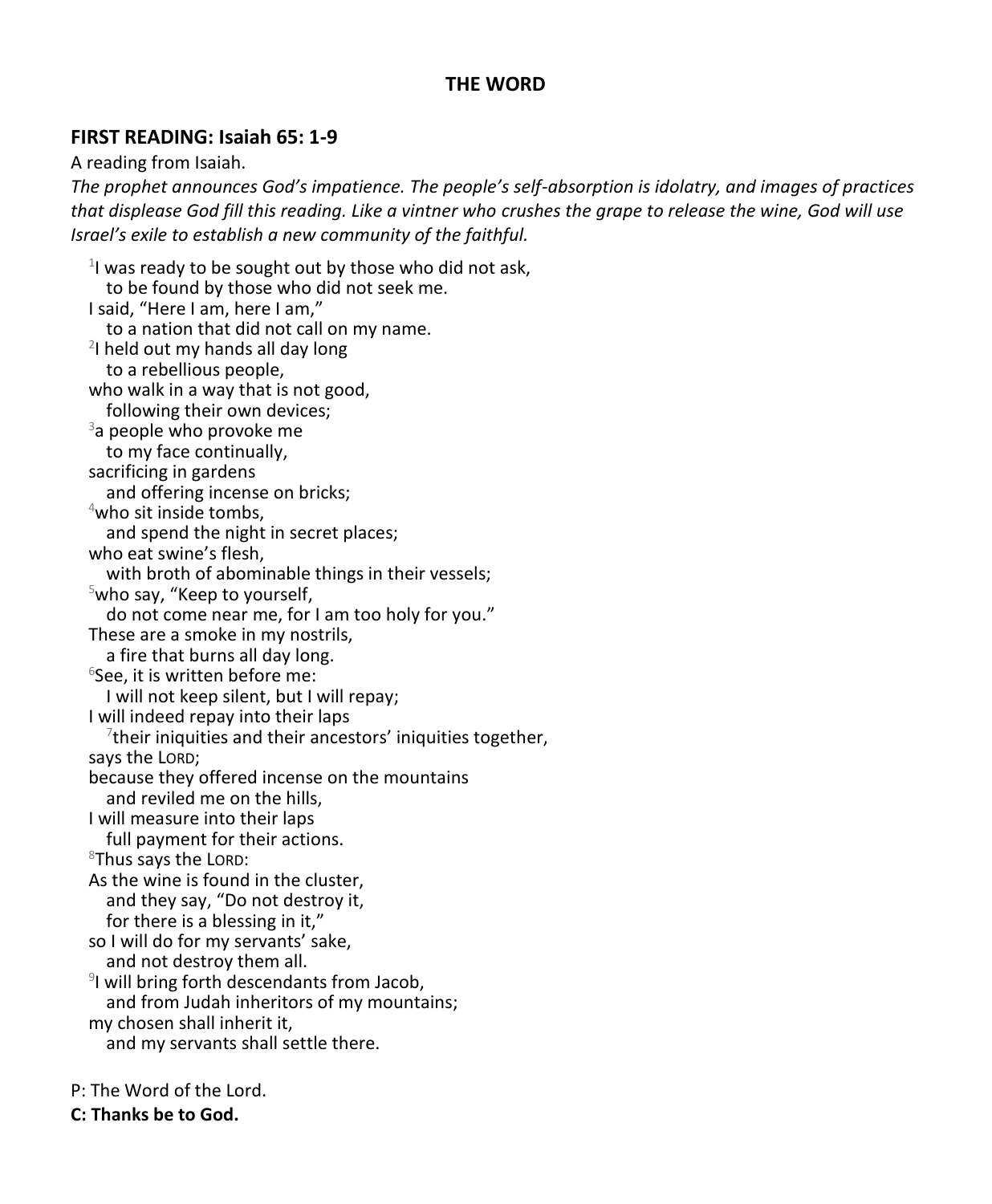#### **PSALM: Psalm 22:19-28**

(First time through, organ; second time through, cantor; third time through, congregation) **Refrain:**



Psalm 22:22

Psalm refrain reproduced from Psalter for Worship Year C © 2006 Augsburg Fortress. May be reproduced by permission for local use only.

#### **Tone:**



Psalm tone reproduced from *Psalter for Worship Year C* © 2006 Augsburg Fortress. May be reproduced by permission for local use only.

<sup>19</sup>But you, O LORD, be not **<sup>|</sup>** far away;

O my help, hasten **<sup>|</sup>** to my aid.

<sup>20</sup>**Deliver me <sup>|</sup> from the sword,**

**my life from the power <sup>|</sup> of the dog.**

<sup>21</sup>Save me from the **<sup>|</sup>** lion's mouth!

From the horns of wild bulls you have **<sup>|</sup>** rescued me.

#### <sup>22</sup>**I will declare your name <sup>|</sup> to my people;**

#### **in the midst of the assembly <sup>|</sup> I will praise you. R**

<sup>23</sup>You who fear the LORD, give praise! All you of Jacob's **<sup>|</sup>** line, give glory.

Stand in awe of the LORD, all you off- **|** spring of Israel.

<sup>24</sup>**For the LORD does not despise nor abhor the poor in their poverty; neither is the LORD's face hid- | den from them;**

#### **but when they cry out, <sup>|</sup> the LORD hears them.**

<sup>25</sup>From you comes my praise in the **<sup>|</sup>** great assembly;

I will perform my vows in the sight of those who **<sup>|</sup>** fear the LORD.

<sup>26</sup>**The poor shall eat <sup>|</sup> and be satisfied,**

#### **Let those who seek the LORD give praise! May your hearts <sup>|</sup> live forever! R**

<sup>27</sup>All the ends of the earth shall remember and turn **<sup>|</sup>** to the LORD;

all the families of nations shall bow **<sup>|</sup>** before God.

<sup>28</sup>**For dominion belongs <sup>|</sup> to the LORD,**

**who rules o- <sup>|</sup> ver the nations. R**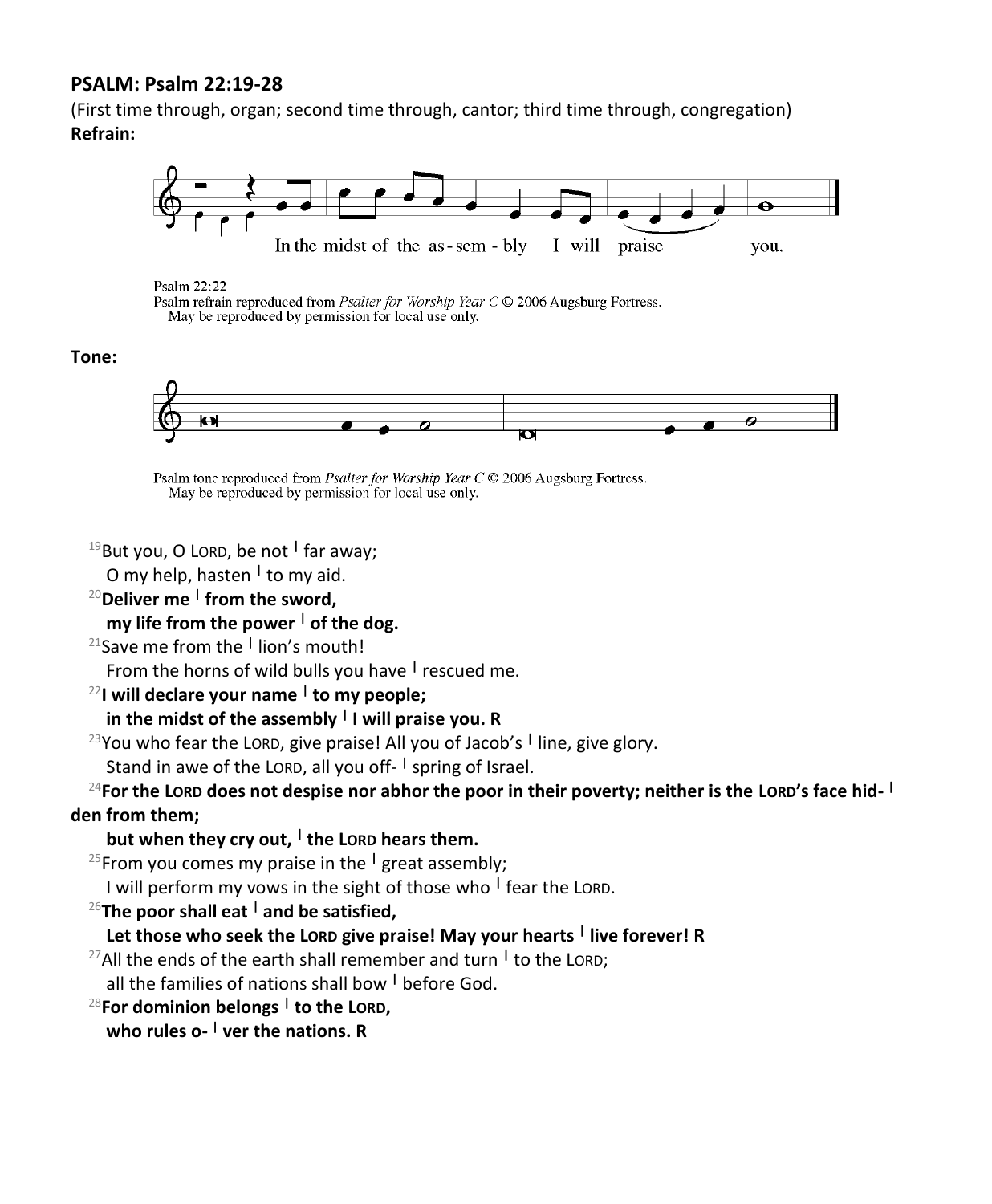# **SECOND READING: Galatian s 3: 23-29**

A reading from Galatians.

*For Paul, baptism is a powerful bond that unites people not only with God but with other believers. Those who call themselves children of God experience a transformation that removes prejudices of race, social class, or gender in favor of true unity in Christ.*

 $^{23}$ Now before faith came, we were imprisoned and guarded under the law until faith would be revealed. <sup>24</sup>Therefore the law was our disciplinarian until Christ came, so that we might be justified by faith. <sup>25</sup>But now that faith has come, we are no longer subject to a disciplinarian,  $^{26}$  for in Christ Jesus you are all children of God through faith. <sup>27</sup>As many of you as were baptized into Christ have clothed yourselves with Christ.  $^{28}$ There is no longer Jew or Greek, there is no longer slave or free, there is no longer male and female; for all of you are one in Christ Jesus. <sup>29</sup>And if you belong to Christ, then you are Abraham's offspring, heirs according to the promise.

P: The Word of the Lord. **C: Thanks be to God.**

# **GOSPEL ACCLAMATION ELW p.142**

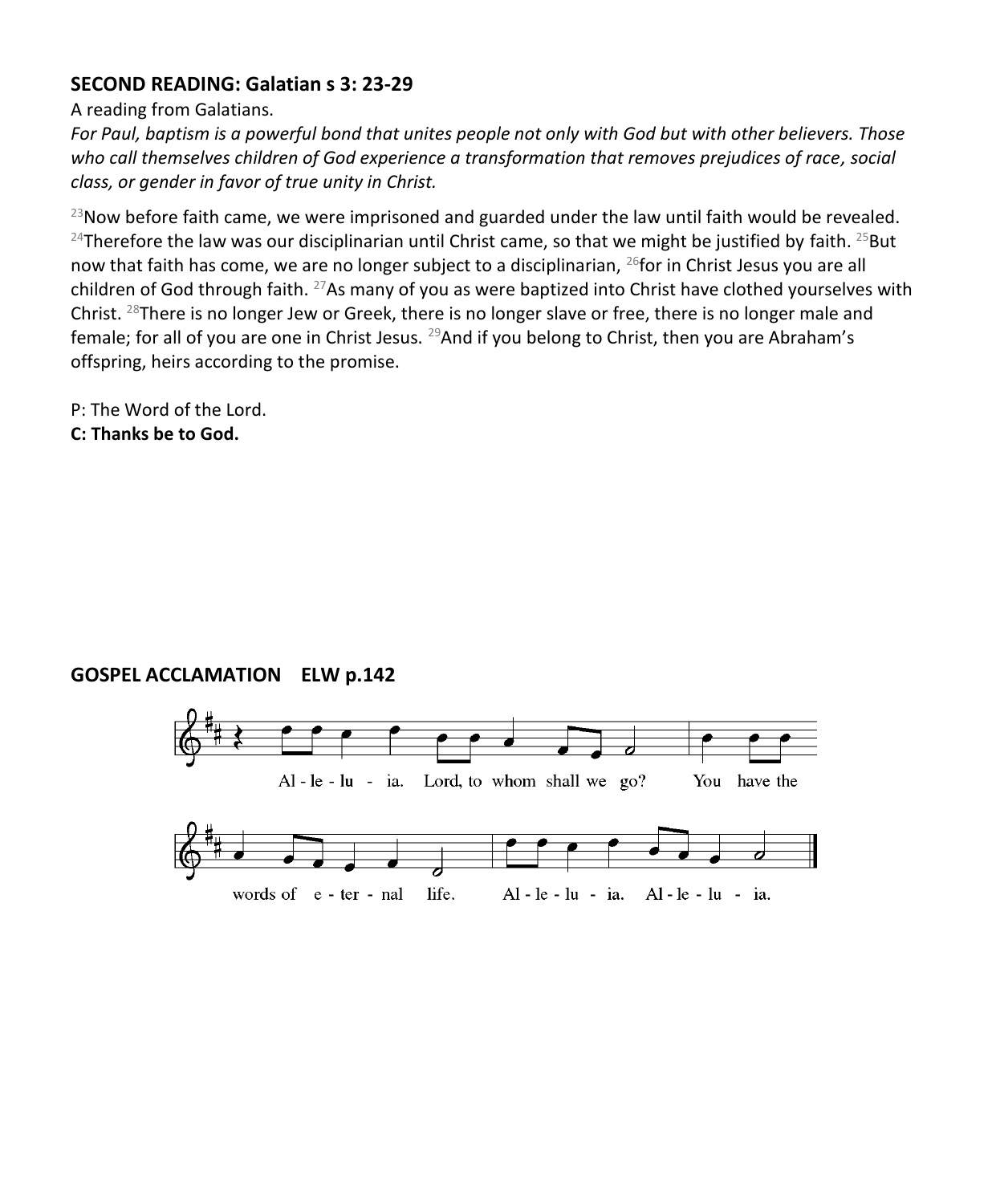#### **GOSPEL: Luke 8: 26-39**

P: The holy gospel according to Luke.

#### **C: Glory to you, O Lord.**

*Jesus' mission includes foreigners and his authority extends to the casting out of demons. Some who witness Jesus' work are seized with confusion and fear, but the man who was healed is commissioned to give testimony to God's mercy and power.*

<sup>26</sup>Then [Jesus and his disciples] arrived at the country of the Gerasenes, which is opposite Galilee. <sup>27</sup>As he stepped out on land, a man of the city who had demons met him. For a long time he had worn no clothes, and he did not live in a house but in the tombs.  $^{28}$ When he saw Jesus, he fell down before him and shouted at the top of his voice, "What have you to do with me, Jesus, Son of the Most High God? I beg you, do not torment me" $-29$  for Jesus had commanded the unclean spirit to come out of the man. (For many times it had seized him; he was kept under guard and bound with chains and shackles, but he would break the bonds and be driven by the demon into the wilds.) <sup>30</sup>Jesus then asked him, "What is your name?" He said, "Legion"; for many demons had entered him.  $31$ They begged him not to order them to go back into the abyss.

 $32$ Now there on the hillside a large herd of swine was feeding; and the demons begged Jesus to let them enter these. So he gave them permission.  $33$ Then the demons came out of the man and entered the swine, and the herd rushed down the steep bank into the lake and was drowned.

 $34$ When the swineherds saw what had happened, they ran off and told it in the city and in the country.  $35$ Then people came out to see what had happened, and when they came to Jesus, they found the man from whom the demons had gone sitting at the feet of Jesus, clothed and in his right mind. And they were afraid.  $36$ Those who had seen it told them how the one who had been possessed by demons had been healed. <sup>37</sup>Then all the people of the surrounding country of the Gerasenes asked Jesus to leave them; for they were seized with great fear. So he got into the boat and returned.  $38$ The man from whom the demons had gone begged that he might be with him; but Jesus sent him away, saying,  $39^{\circ}$ Return to your home, and declare how much God has done for you." So he went away, proclaiming throughout the city how much Jesus had done for him.

P: The gospel of the Lord. **C: Praise to you, O Christ.** 

**CHILDREN'S SERMON** 

**SERMON**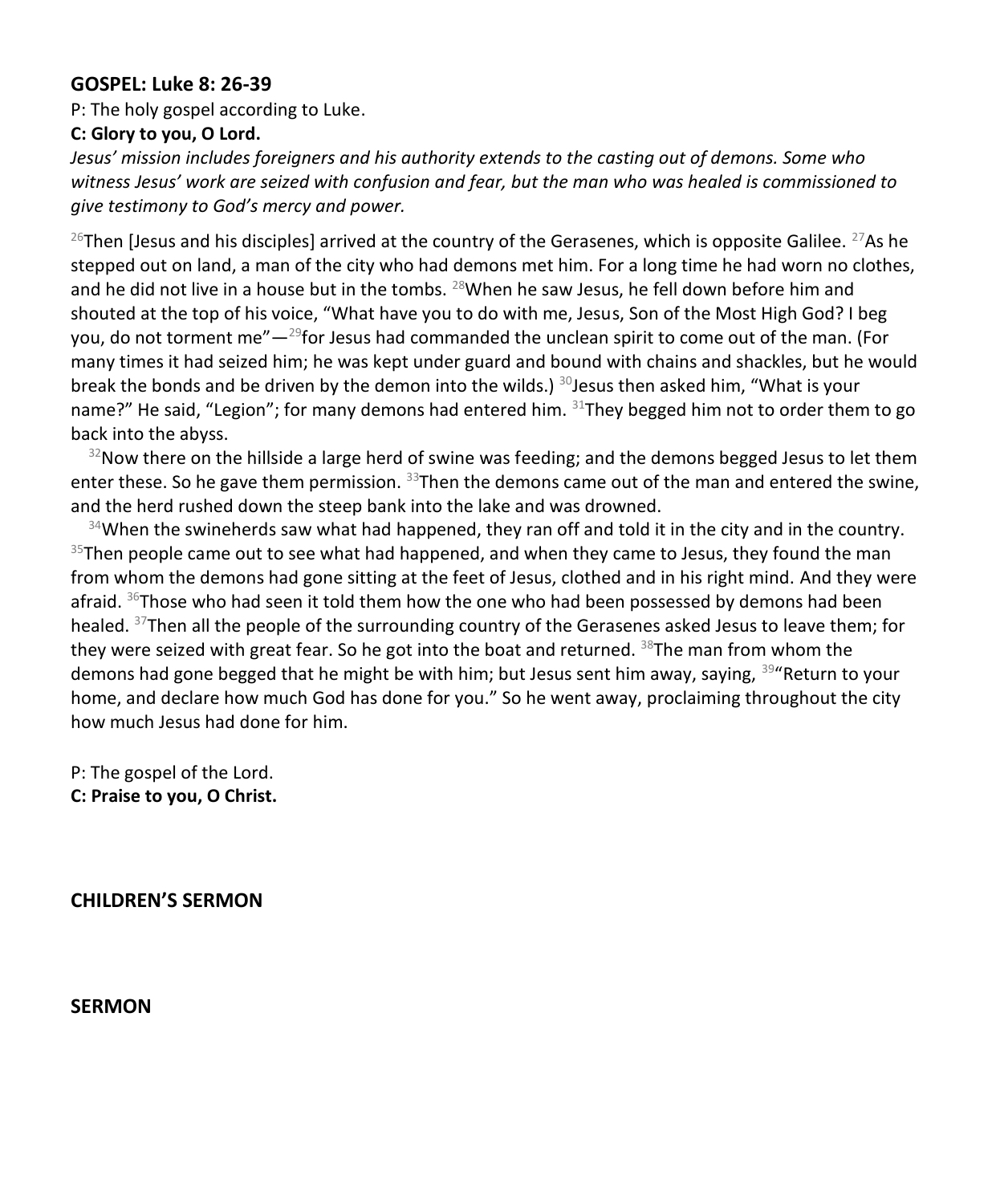# **HYMN OF THE DAY Faith of Our Fathers ELW 812**

1 Faith of our fathers, living still in spite of dungeon, fire, and sword. Oh, how our hearts beat high with joy whene'er we hear that glorious word.

#### *Refrain*

Faith of our fathers, holy faith, we will be true to thee till death.

Text: Frederick W. Faber, 1814-1863, alt.

# **APOSTLE'S CREED ELW p.105**

**I believe in God, the Father almighty, creator of heaven and earth. I believe in Jesus Christ, God's only Son, our Lord, who was conceived by the Holy Spirit, born of the virgin Mary, suffered under Pontius Pilate, was crucified, died, and was buried; he descended to the dead. On the third day he rose again; he ascended into heaven, he is seated at the right hand of the Father, and he will come to judge the living and the dead. I believe in the Holy Spirit, the holy catholic church, the communion of saints, the forgiveness of sins, the resurrection of the body, and the life everlasting. Amen.**

#### **PRAYERS OF INTERCESSION**

A: God of grace. **C: Hear our prayer.**

# **PEACE**

P: The peace of Christ be with you always.

**C: And also with you.**

- 2 The martyrs, chained in prisons dark, were still in heart and conscience free; and blest would be their children's fate if they, like them, should die for thee. *Refrain*
- 3 Faith of our fathers! We will love both friend and foe in all our strife; proclaim thee too, as love knows how, by saving word and faithful life. *Refrain*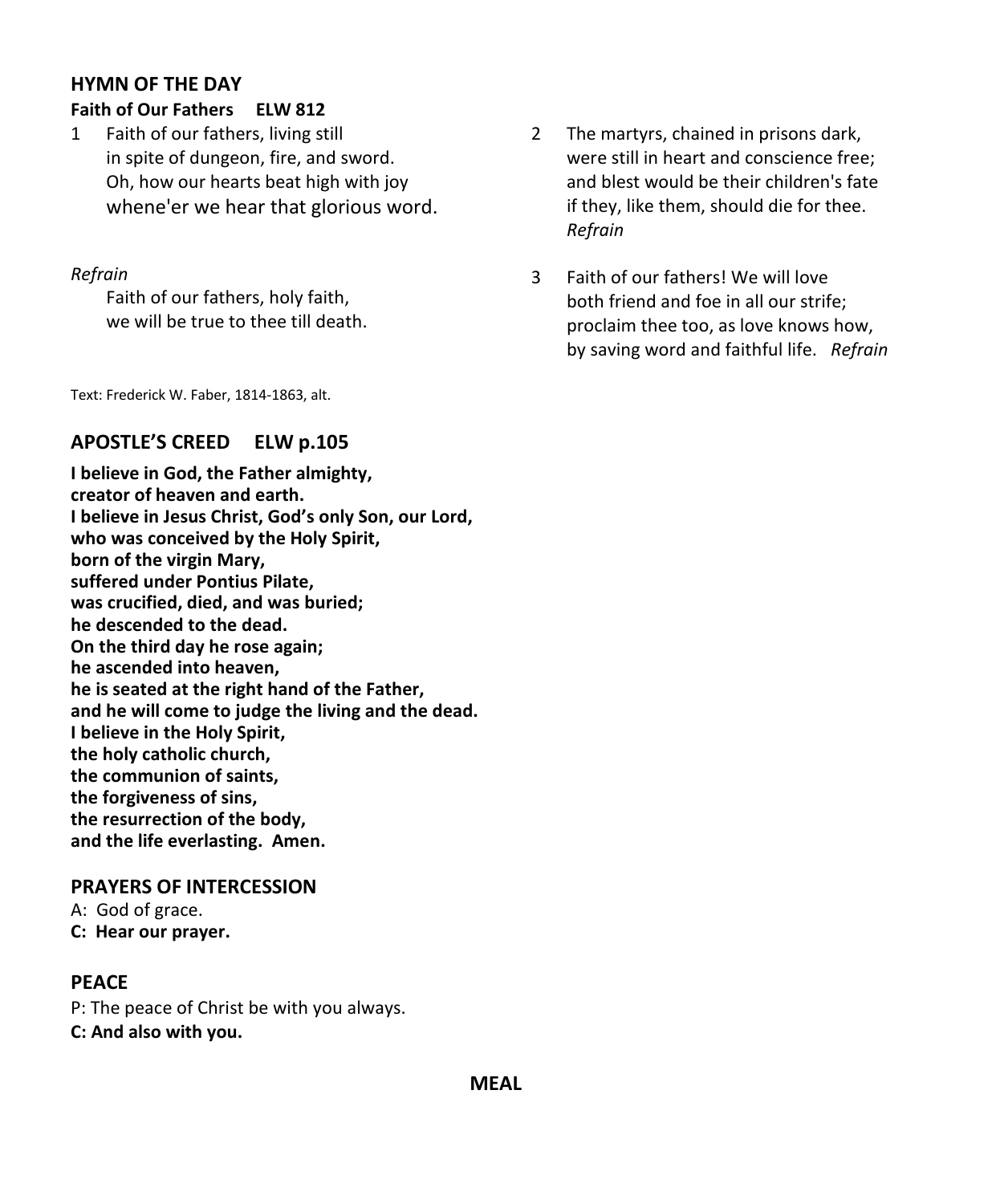#### **OFFERING**

#### **OFFERING PRAYER**

*No checkbook? Scan the box to give online! Or visit [http://bit.ly/NRKUZv,](http://bit.ly/NRKUZv) or use the Give+ app on your phone*



# **THE GREAT THANKSGIVING ELW p.144**

- P: The Lord be with you.
- **C: And also, with you.**
- P: Lift up your hearts.
- **C: We lift them up to the Lord.**
- P: Let us give thanks to the Lord our God.
- **C: It is right to give our thanks and praise.**

# **HOLY, HOLY, HOLY ELW p.144**



#### **THE WORDS OF INSTITUTION**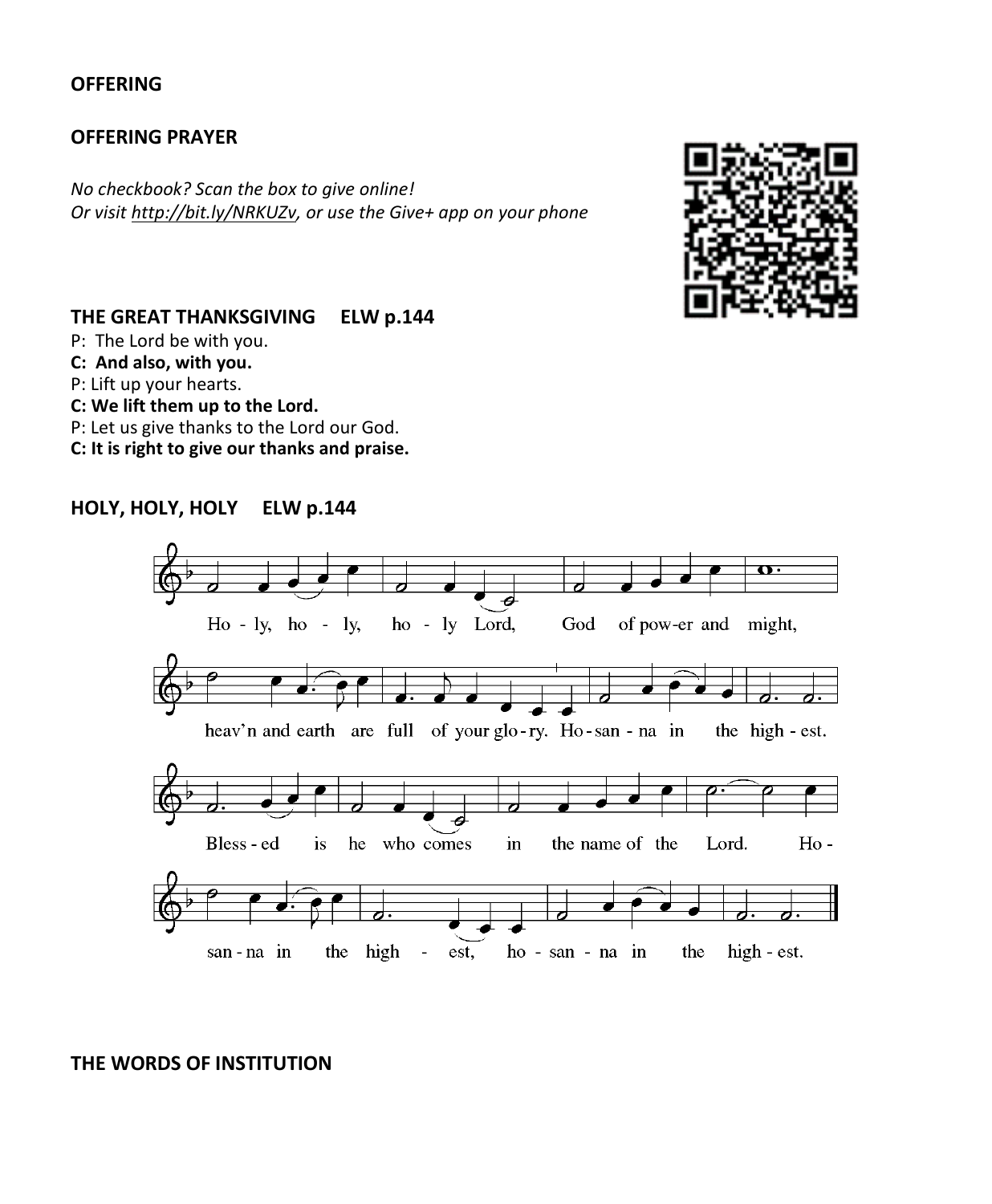# **THE LORD'S PRAYER ELW p.145**

**C: Our Father in heaven, hallowed be your Name, your kingdom come, your will be done, on earth as in heaven. Give us today our daily bread. Forgive us our sins as we forgive those who sin against us. Save us from the time of trial and deliver us from evil. For the kingdom, the power, and the glory are yours, now and forever. Amen.**

#### **COMMUNION**

*You may commune where you are seated with the elements you brought with you, or you may come forward from the center aisle and Pastor will place, in your open hand, a gluten-free wafer which you may then dip into the chalice of wine held by the assisting minister. After you have dipped the bread into the chalice of wine, you may return to your seat by the side aisle.*

#### **LAMB OF GOD ELW p.146**



#### **POST COMMUNION PRAYER**

**SENDING**

#### **BLESSING**

P: The Lord bless you and keep you. The Lord's face shine on you with grace and mercy. The Lord look upon you with favor and  $\pm$  give you peace. **C: Amen.**